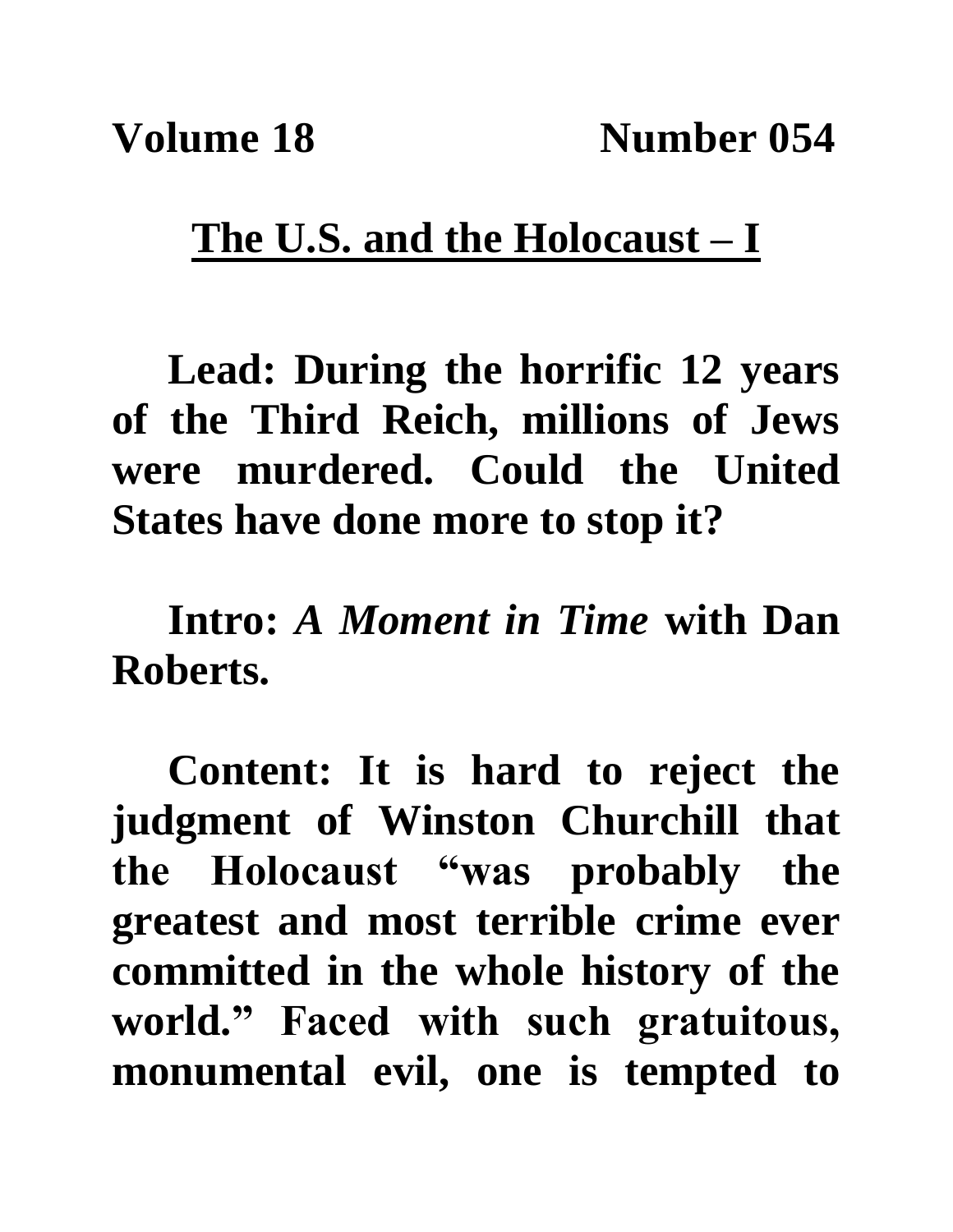## **wonder if the forces of moral decency could not have done more to prevent this genocidal slaughter.**

**It is important to recognize that very few observers or participants could have anticipated what was about to consume the Jews and other minorities of Europe. German Jews were a part of fabric of their nation, they had experienced anti-Semitic pogroms in previous generations and survived, but they had fought for Germany in World War I and were an integral part of German intellectual, social, artistic and literary life. Surely, many thought, this Nazi high priest and his thuggish followers could not survive long enough to threaten their very existence. When, in 1933, leading**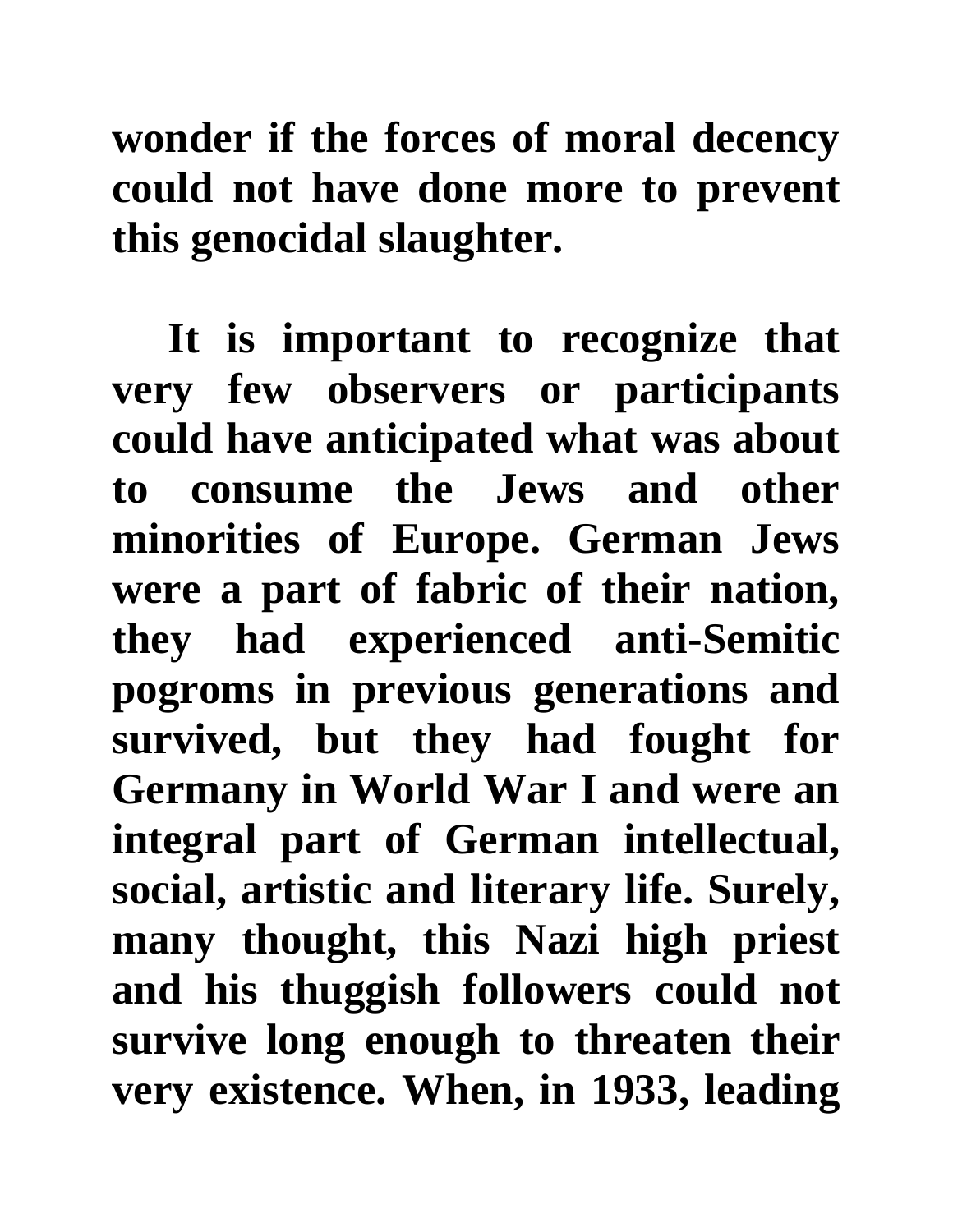**American rabbi Stephen Wise organized rallies to protest the treatment of the Jews of Germany, he was asked by leading German rabbis to cease and desist.**

**Louis de Jong, an eminent Dutch historian and Holocaust survivor speaking in 1989, explained the naiveté of Europeans facing the coming onslaught of death. "[There is] an aspect of the Holocaust which is of cardinal importance and which never can be sufficiently underlined: that the Holocaust, when it took place, was beyond the belief and the comprehension of almost all people living at the time, Jews included. Everyone knew that human history had been scarred by endless cruelties.**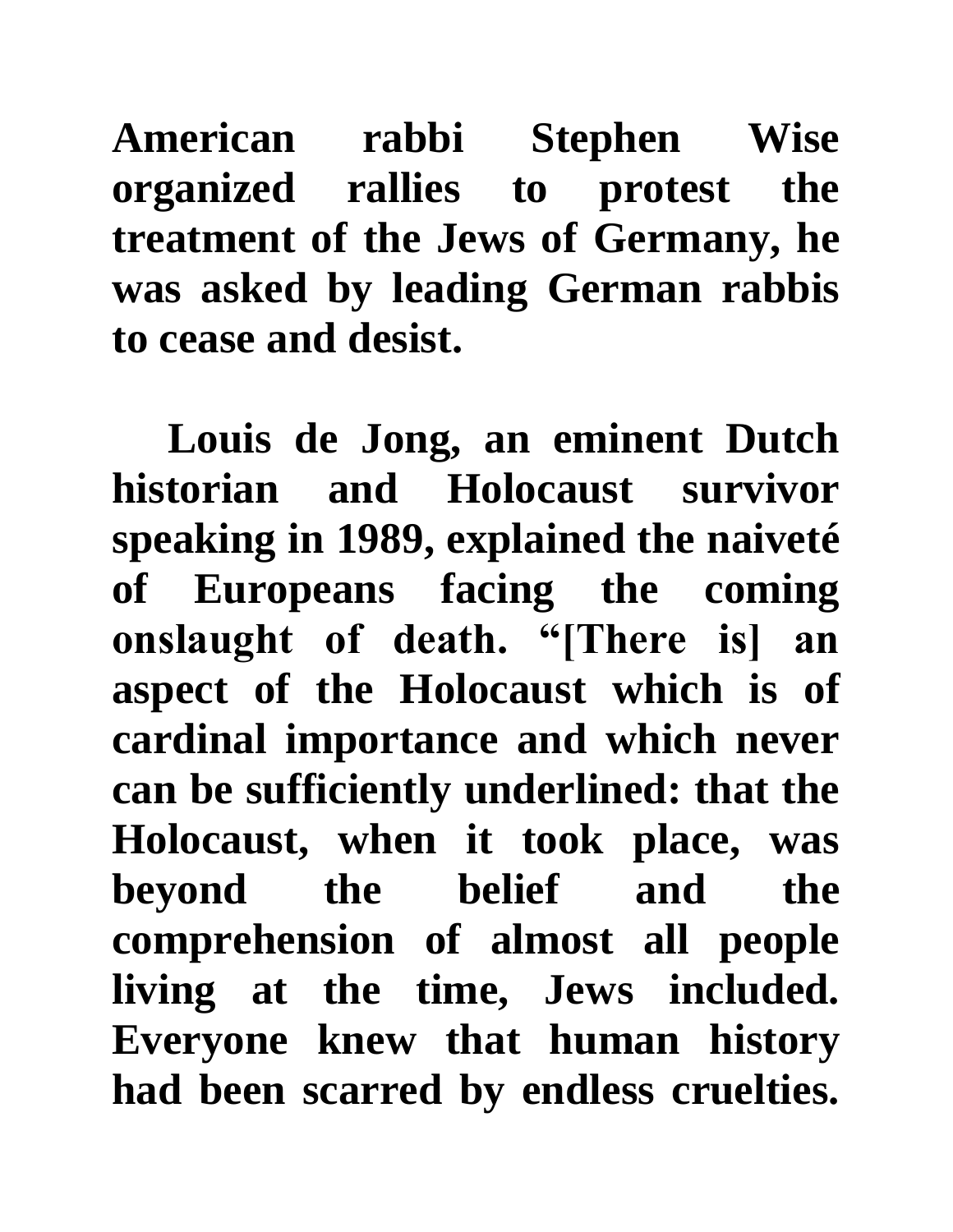**But that thousands, nay millions, of human beings – men, women and children, the old and the young, the healthy and the infirm --- would be killed, finished off, mechanically, industrially, so to speak, would be exterminated like vermin – that was a notion so alien to the human mind, an event so gruesome, so new, that the instinctive, indeed the natural, reaction of most people was: it can't be true."**

**One person who had no illusions about the evil and hazard of Hitler was Franklin Roosevelt. Yet, he led a nation that was deeply mired in economic depression and whose isolationist citizens had little patience for addressing events beyond their**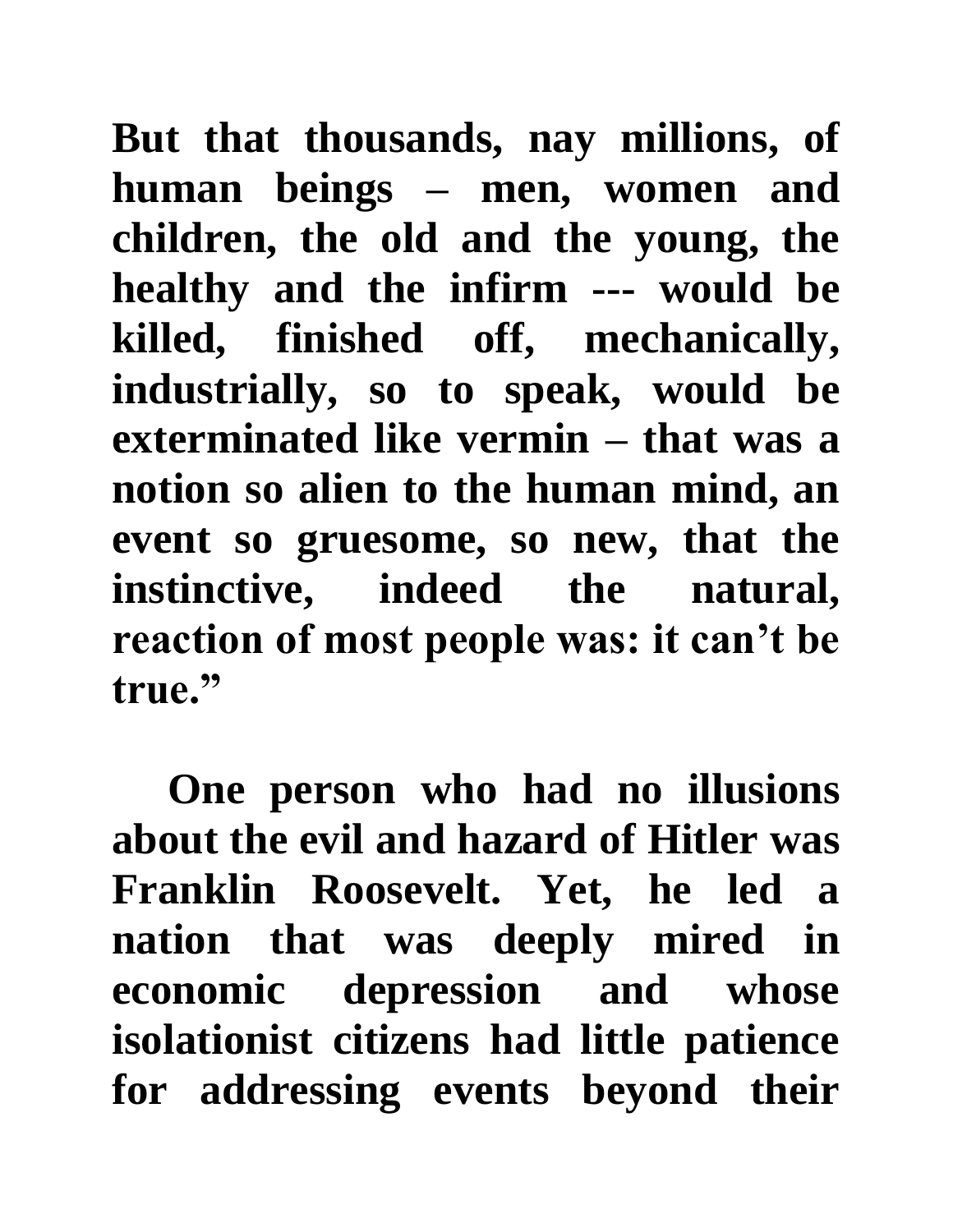**shores. There was deep opposition to immigration which was strictly prescribed by a Congress filled with conservatives and administered by a State Department chocked full of anti-Semites. Even after** *Kristallnacht* **in 1938, when Nazi violence and hostile intentions became all too clear, and Jews, whose greatest fears were now being realized, looked to get away, the President had to work overtime and engage in subterfuge to circumvent anti-Semites in Congress and the bureaucracy so as to provide places of refuge in the U.S. and in allied countries. Next time: the solution? Defeat Germany.**